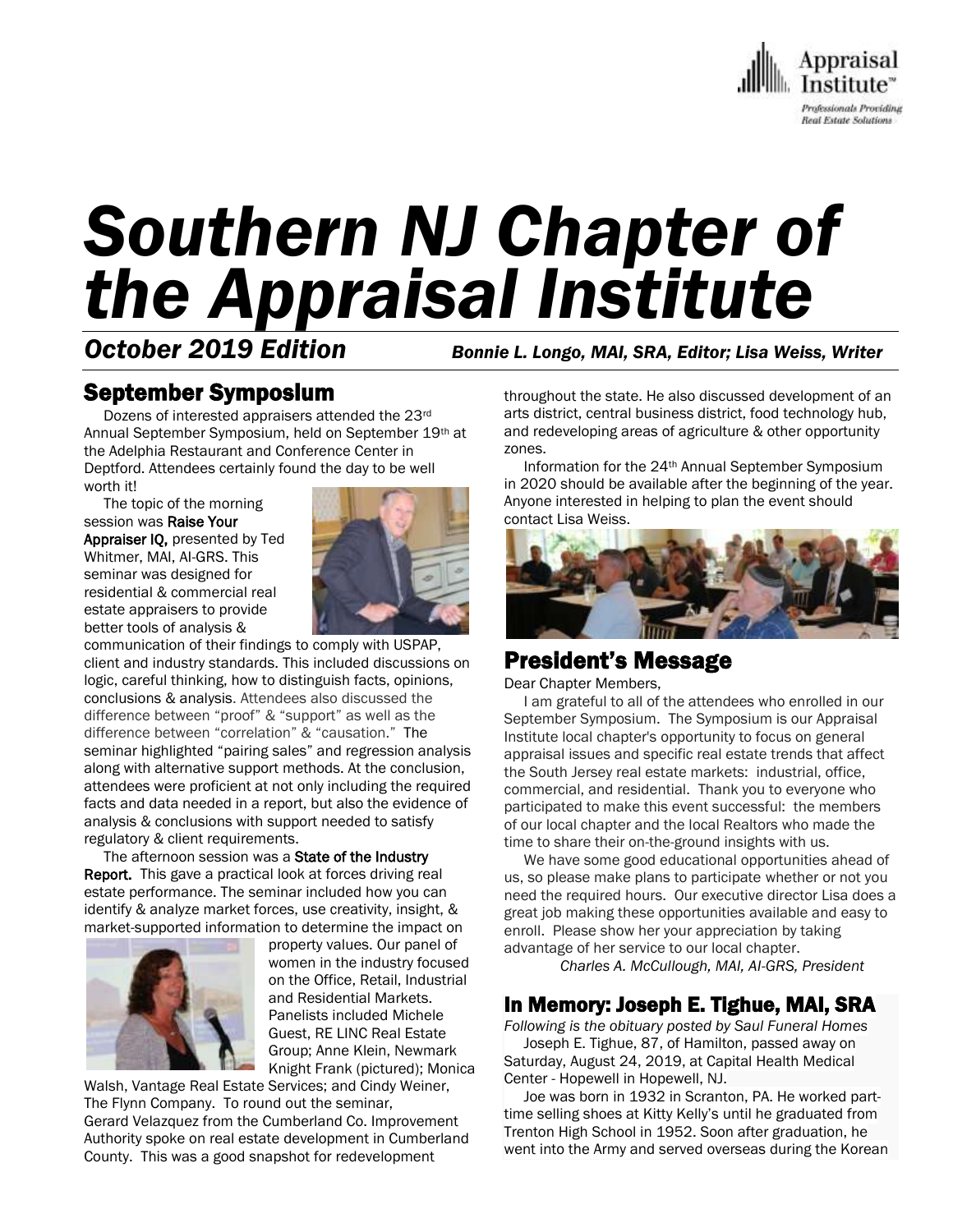

Conflict. After the war, he was able to attend college under the G.I. Bill. He studied business, real estate and insurance at Rider College and Rutgers University.

 In 1955, he married his high school sweetheart, the former Marie Dileo, and while still in their 20's, they started the Tighue Realty Co. They lived in Hamilton Square where the family raised three children. Joe had many interests. He loved politics, art, business, teaching, golf and sports.

 In 1969 Joe was selected to run for Mercer County Freeholder. He went on to serve three terms. In 1976 Joe became the first president of the Mercer County Surrogate and for ten years served as Surrogate and Judge of the

Probate Court. He left the Surrogate office in 1990 and at the age of 60, went back to school to earn the very prestigious MAI Appraisal designation. He became president of Certified Appraisal Service, and founded the Tighue Appraisal Group. He also served as President of the Mercer County Board of Realtors, and was named "Realtor of



the Year" when he was recognized nationally for starting a work release program that utilized County workhouse inmates to rehab run-down city houses. Joe recently served as President of the Hamilton Art Group, and his paintings have received several first place awards.

 Joe was predeceased by his parents, Eugene & Elizabeth (Baumgardner) Tighue; as well as his sisters, Jean & Eileen. He is survived by his wife of 64 years, Marie (Dileo) Tighue; his sons & daughters-in-law, Gary Tighue and Jennifer Neff of Robbinsville and Robert and Lisa Tighue of Cherry Hill; his daughter and son-in-law, Susan and Bill Murray of Chesterfield; his six grandchildren, Jacklyn, Joseph, Mandi, Max, Kaitlyne and Leah; his brother, Thomas of Ewing Township; and his many nieces & nephews.

 Note: Funeral services were held on Thursday, August 29, at the Saul Colonial Home, Hamilton Square, NJ.

# Featured Member Benefit: JurisPro

As an Appraisal Institute professional, you will receive a \$50 discount to have your qualifications as an appraiser featured to over 800,000 attorneys by listing in the JurisPro Expert Witness Directory! As a member of JurisPro, your qualifications will be featured through:

 Your full page on JurisPro, the #1 website for "Real Estate Valuation Experts" on Google;



- Your full page inside LexisNexis, where three million searches are conducted every day;
- Distribution of your qualifications to over 100 bar associations; and
- Importing your qualifications in-house to law firms across the United States.

No other resource puts you in a better place to receive more consulting work as an expert witness. Members of AI have listed & been retained through JurisPro. Click here to list your qualifications & to receive your \$50 discount: [JurisPro/Appraisal](http://send.appraisalinstitute.org/link.cfm?r=b0cu52FEpQ5beQ1mo2g1Ag~~&pe=835_9q5sLDY73gFl7oyaUv2ucXypVjSPbGodMo_LTqkOVEarOpjwo6OJKrMSPhyDQYCKxBioe_KnIp-DiDgnxg~~&t=9KJHZ1xHpDBfTWEdZFPuYg~~) Institute \$50 Discount

### . 2019 UPCOMING EVENTS

[Visit](http://www.myappraisalinstitute.org/education/southernNewJersey) our website for registration links[: www.ai-snj.org](http://www.ai-snj.org/) 

#### CONFIRMED 2019 DATES: Register now!

October 8: NJ Regs, Jimmy's American Grill, Bordentown Dec. 9: USPAP 7 hour Update, Adelphia, Deptford Dec. 11: Topics for NJ: New Jersey Regs & Demographic/Economic Trends Affecting Real Estate Demand, NJ DOT (7 hrs) SAVE THE DATE: November 14 - Chapter Dinner Meeting & Seminar (2 CE hrs), Adelphia Restaurant

 If you have classes/seminars/speaks suggestions, please contact Lisa --- we want to offer what you need! . . . . . . . . . . . . . . . . . .

# Jody Bishop Elected 2020 Appraisal Institute Vice President

 Pledger M. (Jody) Bishop III, MAI, SRA, AI-GRS, of Mount Pleasant, South Carolina, was elected 2020 vice president of the Appraisal Institute by its Board of Directors.

Bishop's one-year term will begin Jan. 1, followed by one year each as president-elect, president and immediate past president. He will serve on AI's Executive Committee and the policy-making Board of Directors all four years. He also will chair the Finance Committee in 2020 and the National Nominating Committee in 2023.

 "I am honored to have been elected vice president of the Appraisal Institute, and I look forward to the opportunity both to work with the national Board of Directors and to represent fellow AI professionals and others around the world," Bishop said. "My goal is to be part of a team that will shape the future of the Appraisal Institute."

 Bishop is currently senior managing director of Valbridge Property Advisors in Charleston. He previously was a partner with Atlantic Appraisals, LLC, an associate appraiser with Appraisal Consultants and a senior staff appraiser with the Charleston County Assessor's Office.

 Bishop serves as a non-voting member of the Appraisal Institute Board of Directors due to his position on the Audit Committee. He has chaired the General Demonstration of Knowledge Grading Panel and has served on the ADQC. He has served as president of the South Carolina Chapter. He also is an AI associate instructor, has been a seminar and webinar author, and has served as discussion leader at the Leadership Development and Advisory Council conference.

 He was named the 2018 recipient of the Edward W. Adams, SRA, Outstanding Board Services Award, was presented a 2017 President's Award and received a 2017 Volunteer of Distinction recognition.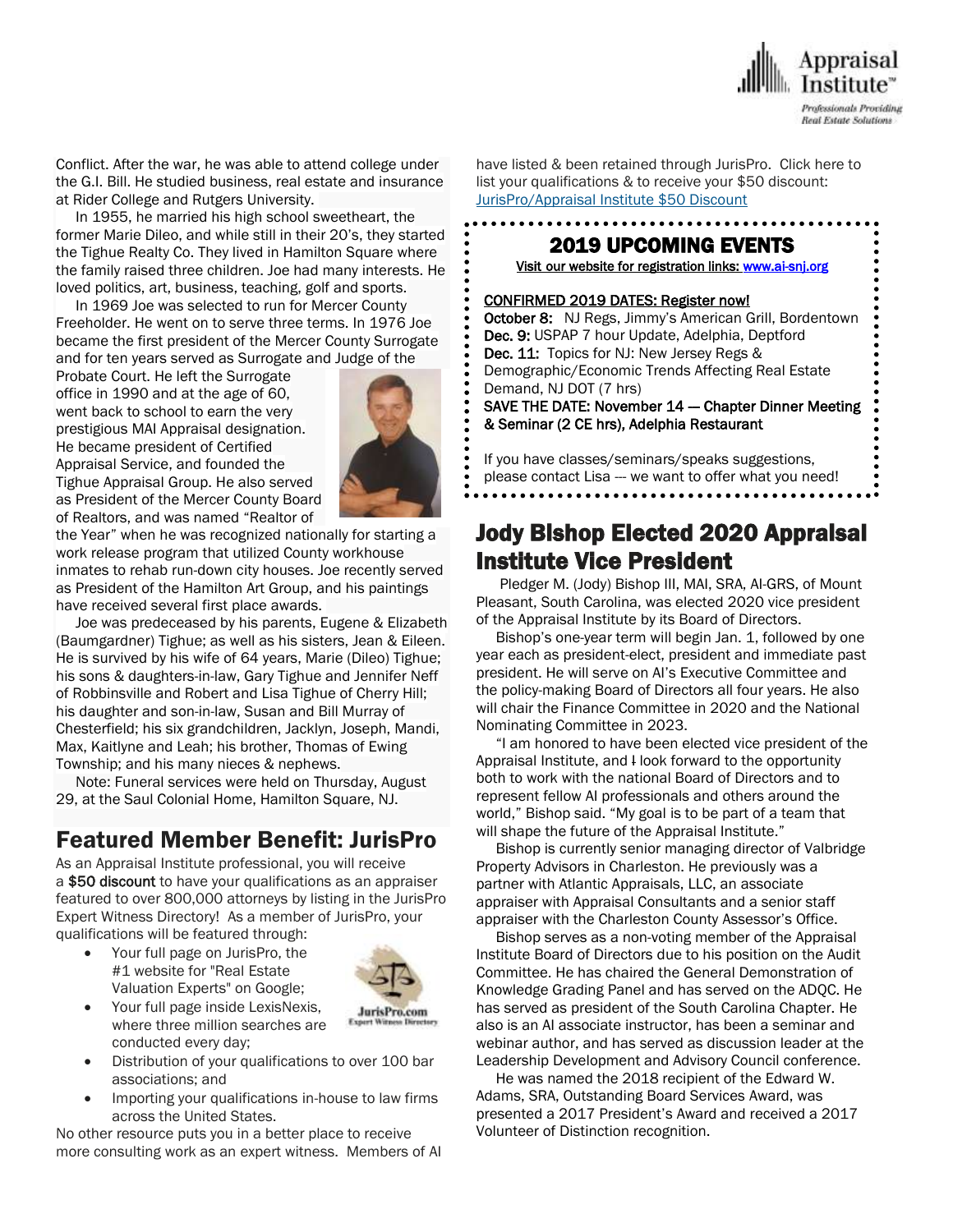

### Member Benefit: Job Posting

*WestRock Appraisal Services Corp.* Established 21st Century Tri-State commercial real estate appraisal company seeks fee based Certified General Real Estate Appraisers with five or more years of experience, who aspire to be paid for their appraisal knowledge, and not for data entry. Benefit from our processing-market research support teams coupled with our proprietary copyrighted commercial appraisal program, capable of generating a 150 page commercial appraisal report in ten minutes. We have created a new remote appraisal world; come grow with us from the comfort of your home or office. Please e-mail your resume, etc., to [ristromer@gmail.com](mailto:ristromer@gmail.com)

### Appraisal Standards Board Considering Creating Standards for Evaluations: *ASB to Issue Concept Paper and Hold Public Hearing*

 On August 1, the Appraisal Standards Board (ASB), an independent board of The Appraisal Foundation, announced it intends to examine the concept of creating standards for evaluations, which are alternatives to appraisals used by financial institutions.

 Currently, there are no uniform standards for appraisers to follow when conducting an evaluation, which leads to greater risk to the safety and soundness of the real estate transaction and diminished protection for consumers. The ASB intends to issue a concept paper around Labor Day, and will follow up with a public hearing with panels of constituents on October 18, 2019 in Washington, DC. As with all public meetings of the ASB, the public hearing will be broadcast via livestream.

 "This important development by the ASB shows how the Board has their ear to the ground, listening to the concerns of working appraisers in a rapidly evolving marketplace where there is an increasing demand for different valuation products," said David Bunton, president of the Foundation. "They are balancing that with their responsibility to protect the public trust in valuation by creating uniform standards that are subject to oversight."

 Currently, the *Interagency Appraisal and Evaluation Guidelines* for federally regulated financial institutions provide guidance on evaluations, but that guidance is directed at lenders, not appraisers. Furthermore, the courts have found such guidance to be unenforceable. "This puts appraisers in a difficult, untenable position," said John Brenan, vice president of appraisal issues at the Appraisal Foundation. "Appraisers often struggle when asked to perform evaluations, since most are mandated to comply with the Uniform Standards of Professional Appraisal Practice (USPAP). It's almost a Catch-22 situation."

 Under federal regulations, evaluations may be performed by non-appraisers who have not demonstrated a level of expertise through education, training, and

examination. If appraisers are not completing an evaluation, there is no recourse for a lender or consumer to appeal a bad evaluation. With the increased use of evaluations in the marketplace lenders and consumers are being exposed to an unnecessary level of risk not seen since the 1980s when national appraiser qualifications and appraisal standards had not yet been created.

 "Appraisers are valuation experts. When hiring a licensed or certified real property appraiser to develop and report market value, the client should expect the work to be performed in accordance with USPAP," said Wayne Miller, chair of the Appraisal Standards Board. "The Board is eager to receive stakeholder feedback from the planned concept paper and public hearing on the impediments, if any, to appraisers completing evaluations in accordance with USPAP. As always, the Board's goal is to allow USPAP to evolve in an ever-changing real estate valuation environment, while continuing to promote and maintain a high level of public trust in the valuation profession."

#### Are you on Facebook? We now have a chapter page: "like" us: Southern NJ Chapter - Appraisal Institute



# News From National …

**[Online Education:](http://www.mmsend50.com/ls.cfm?r=99596491&sid=8974475&m=957997&u=Appraise&s=http://www.appraisalinstitute.org/online)** Learn at your own pace anytime, anywhere. Top-notch Appraisal Institute courses and seminars come straight to your desktop with online



education! Learn from any computer anywhere, whenever you have time. It's easy, convenient and a great way to get the education you want. Check out the current course listing now:

[https://ai.appraisalinstitute.org/nfai2test/eweb/DynamicP](https://ai.appraisalinstitute.org/nfai2test/eweb/DynamicPage.aspx?webcode=AIEducationSearch) [age.aspx?webcode=AIEducationSearch](https://ai.appraisalinstitute.org/nfai2test/eweb/DynamicPage.aspx?webcode=AIEducationSearch) 

#### Uniform Standards of Professional Appraisal Practice

(USPAP) USPAP class participants need to purchase & bring to class their own copies of this book from the Appraisal Foundation. The USPAP document is not part of the course materials provided by the Appraisal Institute.

#### Appraisers Can Help Themselves Mitigate Liability Risk,

New Book Says Appraisers who take on a variety of valuation assignments can manage the risks associated with their work by taking realistic, effective steps, according to a new book published by the Appraisal Institute.

 "Risk Management for Real Estate Appraisers and Appraisal Firms," by Peter T. Christensen, Esq., with contributing author Claudia L. Gaglione, Esq., provides practitioners with suggestions for managing the risks associated with valuation assignments. The book also will help appraisers assess their liability and take steps to lessen their risk and protect their appraisal practices.

 This book presents information based on published court opinions & actual professional liability insurance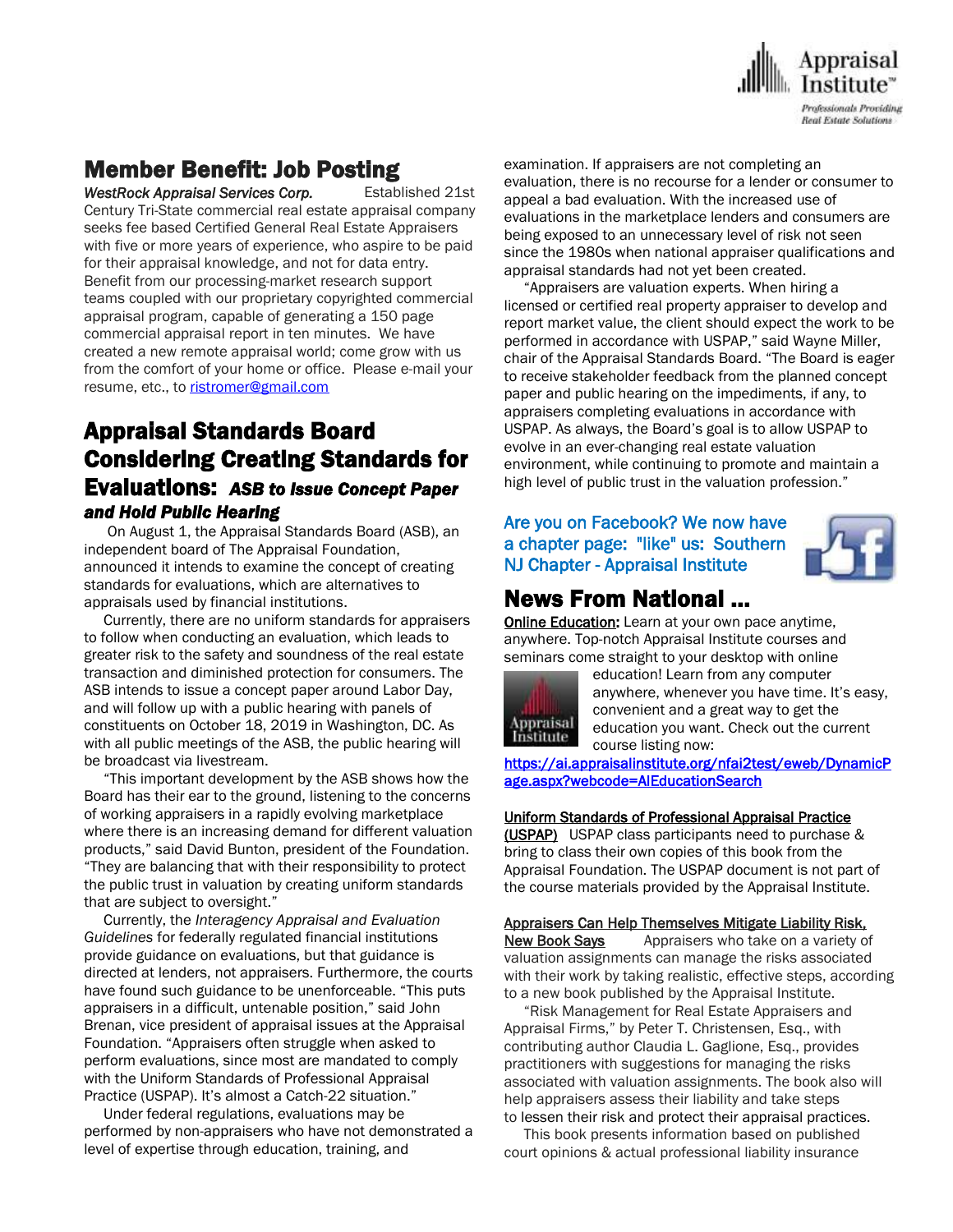

claims. It examines why appraisers get sued, the elements of the most common claims & the appraiser's best tools for reducing liability risk. Unique issues relating to specific areas of appraisal work are covered, including residential & commercial lending, appraisal review, expert witness and arbitration services. Strategies for mitigating risks relating to the operation of appraisal firms also are discussed.

 "Risk Management for Real Estate Appraisers and Appraisal Firms" is a 230-page soft cover book. It is available for \$60 (\$50 for Appraisal Institute professionals). Print (stock number: 0820M) and PDF versions (stock number: 0820MPD) are available, as is a print and PDF package (stock number: 0821M). Call 888- 756-4624 or order [online.](https://u7061146.ct.sendgrid.net/wf/click?upn=G62jSYfZdO-2F12d8lSllQB3CY5q6xmifocVmi-2FnSSQdV5ppdQukKIWrdHxQGAGV4arrk0grM2oJ3U33xneHrW7pOHYTEw1jVU2b-2FlD4Jy-2FQejw8Jbvp96GS1alZDGonSVKNDqrcuEZbPid-2Bf73HR1Dg-3D-3D_YRPfbc9BSCpXKTgdcsJ3-2BdZ9g32aJO-2Biq53XIHTGXdPSCWuUi9-2BY6YFy98ZD0OCM91-2B1BhN0lDKy6saJ-2FIaXt1W1ju27t0nAbEQ7uqog-2BIi3254OnEHLvAdkLIHiOjuEhu-2F-2FkCRXN4CnJTvyCM-2BNaD9-2B-2FUJribhR1as8w2LJyvhu5IRm5WWO5XKJNW6mhHq8hifMeDZ0CUAdtR6NzKxI2K4MRBeDYauPqhlc2J7nDiTRIojLNJBVwy3mcgx4E0NI-2FmIFUPBzZd321L8Ink6BDVI3G436GOD0qF8T3HTMnmQHLZX4ncyUFuZDX18tn0vY0cqVEI3QjUDYFtZERqIYSh-2Fn-2FrZuqYjx2PQYoaXi8SAH4Oma-2BqzwqXYfgeFc567h)

### Riparian Matters and Valuation of Riparian Land Seminar

 The NJ Department of Environmental Protection, Bureau of Tidelands Management, will be presenting "Riparian Matters and Valuation of Riparian Land," a FREE seminar on December 6, 2019 from 9:00 am to 12:30 pm (Registration at 8:15 am), in the Public Hearing Room at 401 East State Street, Trenton. Randy Bearce, Manager of the Bureau of Tidelands Management; Joseph V. Heenan, MAI, SRA, CTA; and Robert Parmley, SRA, will be presenting this informative seminar which is geared toward those appraisers submitting real estate appraisal reports to the Bureau of Tidelands Management for properties encumbered with riparian claims. Bureau of Tidelands Management plans to make the attendees' names available on the Tideland's website as a resource for applicants in need of appraisals for their Tidelands Application. This seminar has been approved for 3.5 CE hours with the New Jersey State Board of Real Estate Appraisers and is pending approval for Tax Assessor CEU's. Contact Joseph V. Heenan at [joseph.heenan@dep.nj.gov](mailto:joseph.heenan@dep.nj.gov) to register by December 2. Pre-registration is mandatory as seating is limited. Please include your Name, Address, Telephone, Email and License/CTA Number.

### NJ Appraiser Board: CE Requirements for Renewal

[http://www.njconsumeraffairs.gov/rea/Pages/CE-](http://www.njconsumeraffairs.gov/rea/Pages/CE-Requirements-for-Upcoming-2018-2019-Renewals.aspx)[Requirements-for-Upcoming-2018-2019-Renewals.aspx](http://www.njconsumeraffairs.gov/rea/Pages/CE-Requirements-for-Upcoming-2018-2019-Renewals.aspx)

 As a condition of renewal, licensees are required to obtain at least 28 credit hours of approved continuing education for each biennial renewal period subsequent to licensure/certification or 14 hours of continuing education if initially licensed or certified in the first six months of the second year. If initially licensed or certified during the last six months of the second year, no continuing education is required. If you are exempt from this requirement for this renewal period only, please answer "yes" to this question. Credits may not be carried over to another renewal period.

You must retain documentation to verify all claimed CE credits for a period of not less than four years.

 As a condition of renewal, licensees must successfully complete the seven-hour National USPAP Update Course, or its equivalent, at a minimum of every two years. Equivalency shall be determined through the AQB Course Approval Program or by an alternate method established by the AQB. Do not send course documentation with this form.

 All licensed and certified real estate appraisers shall be required to complete a two hour course on New Jersey law and rules governing the practice of real estate appraising. The course at a minimum shall include: the origin and history of the Real Estate Appraisers Act, the Board composition, scope of practice, mixed practice conflicts of interest, continuing education requirements and criteria, temporary visiting certificates, trainee and supervisor requirements, appraisal reporting and common deficiencies, and the complaint process.

# Comprehensive Exam Prep

Gary DeWeese, MAI, an instructor for the Appraisal Inst. for more than 20 years, is offering Comp Exam prep material. The cost is \$300 for the Income, \$150 for the Sales, \$150 for the Cost/HBU and \$150 for the General module material. If you purchase the first 3 modules, the General module material is free. The material is based on multiple choice type problems with detailed solutions illustrated. The material is electronically delivered the same day as ordered. For more about the material, read student reviews & learn how to order, visit www.garydeweese.com or contact garydeweese@comcast.net or 925-216-8751. *Materials were developed by Gary DeWeese and are not sponsored or endorsed by the Appraisal Inst.*

# Appraisers Can Help Clients Navigate Natural Disasters

 In the aftermath of a natural disaster, appraisers can help their clients by providing expert market analysis.

 The Appraisal Institute's "Guide Note 10: Development of an Opinion of Market Value in the Aftermath of a Disaster" addresses how real property markets in affected areas often exhibit instability, even chaos, and how analyzing data in such markets presents an array of challenges. The Guide Note, revised last year, also discusses how valuation professionals can develop credible opinions of market value in the aftermath of a disaster.

 The Guide Note explores how property utility might be impacted by damage or destruction; properties might be more scarce because damaged or destroyed properties are removed from the overall supply; desire for property might increase because displaced homes and businesses need replacement space; and effective purchasing power might be impacted by changes in lending policies and practices in the area in response to the disaster.

 It further indicates that a disaster might have a drastic impact on both supply and demand, causing them to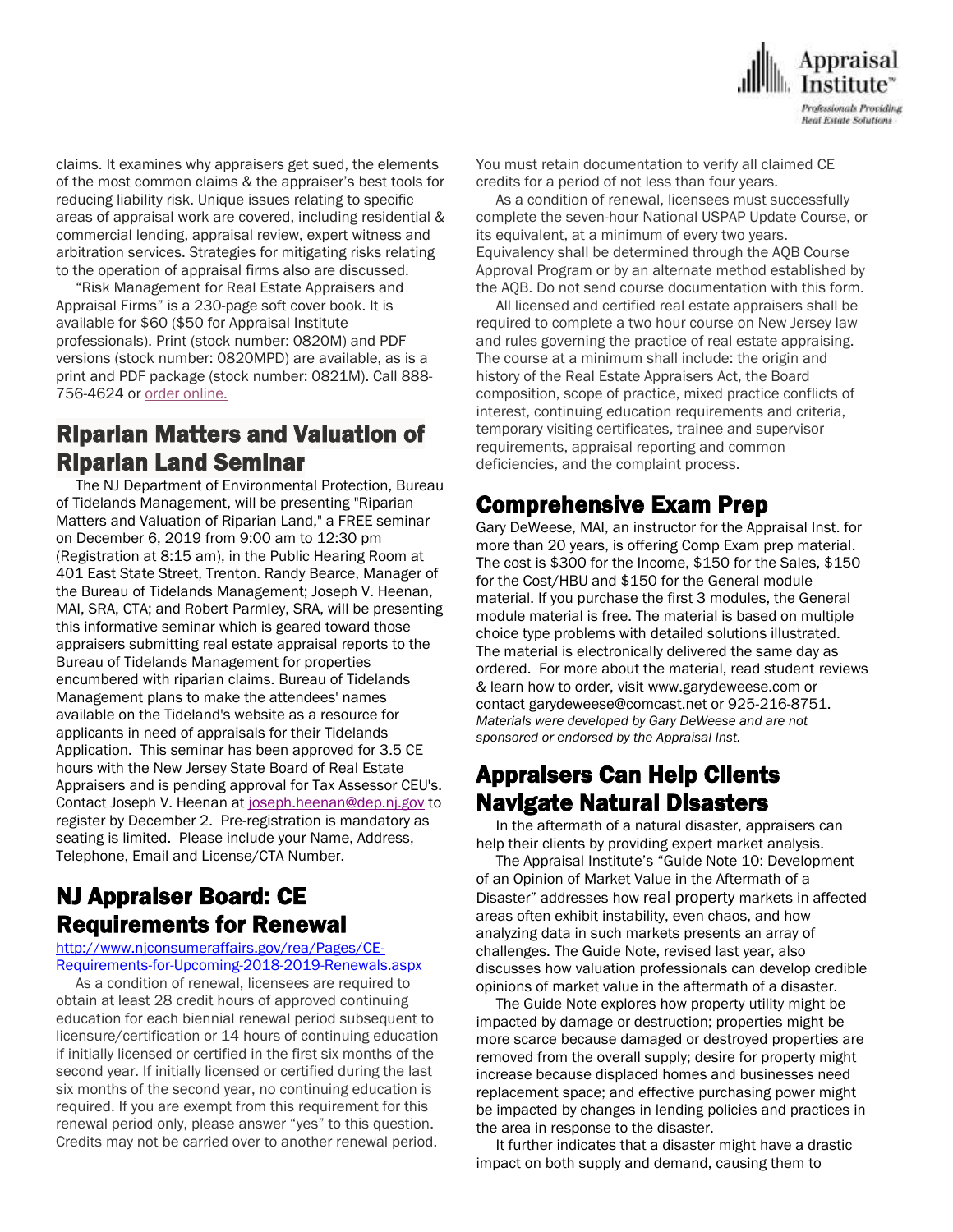

suddenly be out of balance. There may be a dramatic drop in supply due to destruction & damage. At the same time, there may be a spike in demand because those who suffered loss or damage to owned or leased real estate will need to find replacement space. This is especially true regarding residential real estate; people need to find alternative shelter immediately. As a result, sharp increases in asking & selling prices might be observed. This raises several questions from an appraisal viewpoint:

- Do such higher prices represent "market value"?
- Are the parties to the transactions "typically motivated" and acting in their best interest or is their behavior irrational?
- Are the properties being exposed on the market for a "reasonable" length of time prior to sale?

These questions & many others demonstrate myriad ways in which experienced, competent valuation professionals can help their clients navigate the impact of natural disasters on property values. [Download](https://www.appraisalinstitute.org/assets/1/7/guide-note-10.pdf) the Appraisal Institute's six-page "Guide Note 10" originally was published in Nov. 2010.

### Beach Towns That Will Soon Be Under Water

#### [https://247tempo.com/beach-towns-that-will-soon-be](https://247tempo.com/beach-towns-that-will-soon-be-under-water/5/)[under-water/5/](https://247tempo.com/beach-towns-that-will-soon-be-under-water/5/)

 There are about 13,000 miles of coastline in the 48 contiguous United States, and by the end of the century, these contours will be greatly altered by climate change.

 By the close of the 21st century, about 2.5 million properties worth \$1.07 trillion, in cities and towns along the coastline will be at risk of chronic flooding, according to a [report from the Union of Concerned Scientists,](https://www.ucsusa.org/sites/default/files/attach/2018/06/underwater-analysis-full-report.pdf) a nonprofit science advocacy organization. Chronic flooding, as defined by the scientists group, means flooding that occurs 26 times a year or more. 24/7 Tempo has identified the 21 U.S. beach towns that will soon be under water, based on data in the Union of Concerned Scientists report "Underwater: Rising Seas, Chronic Floods, and the Implications for US Coastal Real Estate." Areas were ranked by the total number of homes that will be at risk of flooding by the year 2060.

 Rising waters will have far-reaching implications for the economy. Apart from the impact on financial & real estate markets, town infrastructure -- roads, bridges, power plants, airports, public buildings, military bases -- would be at risk of more frequent inundation. Chronic flooding also will have a social impact as well, as beloved destinations holding memories of boardwalk strolls, young romance, crashing ocean waves, and greasy summer food are inundated with rising waters & could become virtually unlivable. (The following are the NJ towns that made the list.)

#### 21. Ventnor City, New Jersey

- > Total population (2016): 10,505
- > Homes at risk: 3,615

### > Pct. of total pop. in at risk homes: 46.2%

#### > Value at risk: \$850.0 million

Ventnor City is a small beach resort about 4 miles south of Atlantic City. According to a report published in 2016 by Climate Central, Ventnor City experienced 229 coastal flood days from 2005- 2014. That was more than twice as many coastal flood days as the previous 10-year period.

#### 16. Lavallette, New Jersey

- > Total population (2016): 2,026
- > Homes at risk: 3,938
- > Pct. of total pop. in at risk homes: 54.1%
- > Value at risk: \$1.97 billion

This Ocean County resort community was devastated by Superstorm Sandy in 2012. In an NJ.com story, David Robinson, a climatologist at Rutgers University, explains that ocean temperatures off the Jersey Shore are rising and that future storms that will strike the Jersey coast will increase in intensity.

- 15. Margate City, New Jersey
- > Total population (2016): 6,250
- > Homes at risk: 3,970
- > Pct. of total pop. in at risk homes: 55.7%
- > Value at risk: \$1.90 billion

Margate City is located just south of Atlantic City. The resort community had 229 days of coastal flooding in the 10-year period from 2005 to 2014, more than double the number of coastal flood days from the previous 10-year period, according to a 2016 Climate Central study.

#### 12. Sea Isle City, New Jersey

- > Total population (2016): 1,905
- > Homes at risk: 4,266
- > Pct. of total pop. in at risk homes: 61.8%
- > Value at risk: \$2.55 billion

Sea Isle City, located in Cape May County, is a resort community whose summer population swells to 20 times the permanent population. It is one of the many Jersey coastal communities that was blasted by Superstorm Sandy in 2012. Currently, over 4,000 area homes are at risk of rising sea levels by 2060 if action is not taken.

- 8. Atlantic City, New Jersey
- > Total population (2016): 39,306
- > Homes at risk: 7,055
- > Pct. of total pop. in at risk homes: 34.5%
- > Value at risk: \$1.05 billion

It's a good bet that Atlantic City, one of the East Coast's gambling meccas, will have flooding issues in the years to come. Nearly 7 years ago, Superstorm Sandy shattered windows of casinos, forced residents to evacuate the city, and tore up the city's famed boardwalk. Climate Central predicts a 74% risk of at least one flood over 5 feet occurring between now and 2050 in the Atlantic City.

#### 7. Wildwood, New Jersey

- > Total population (2016): 5,192
- > Homes at risk: 8,109
- > Pct. of total pop. in at risk homes: 33.8%
- > Value at risk: \$2.38 billion